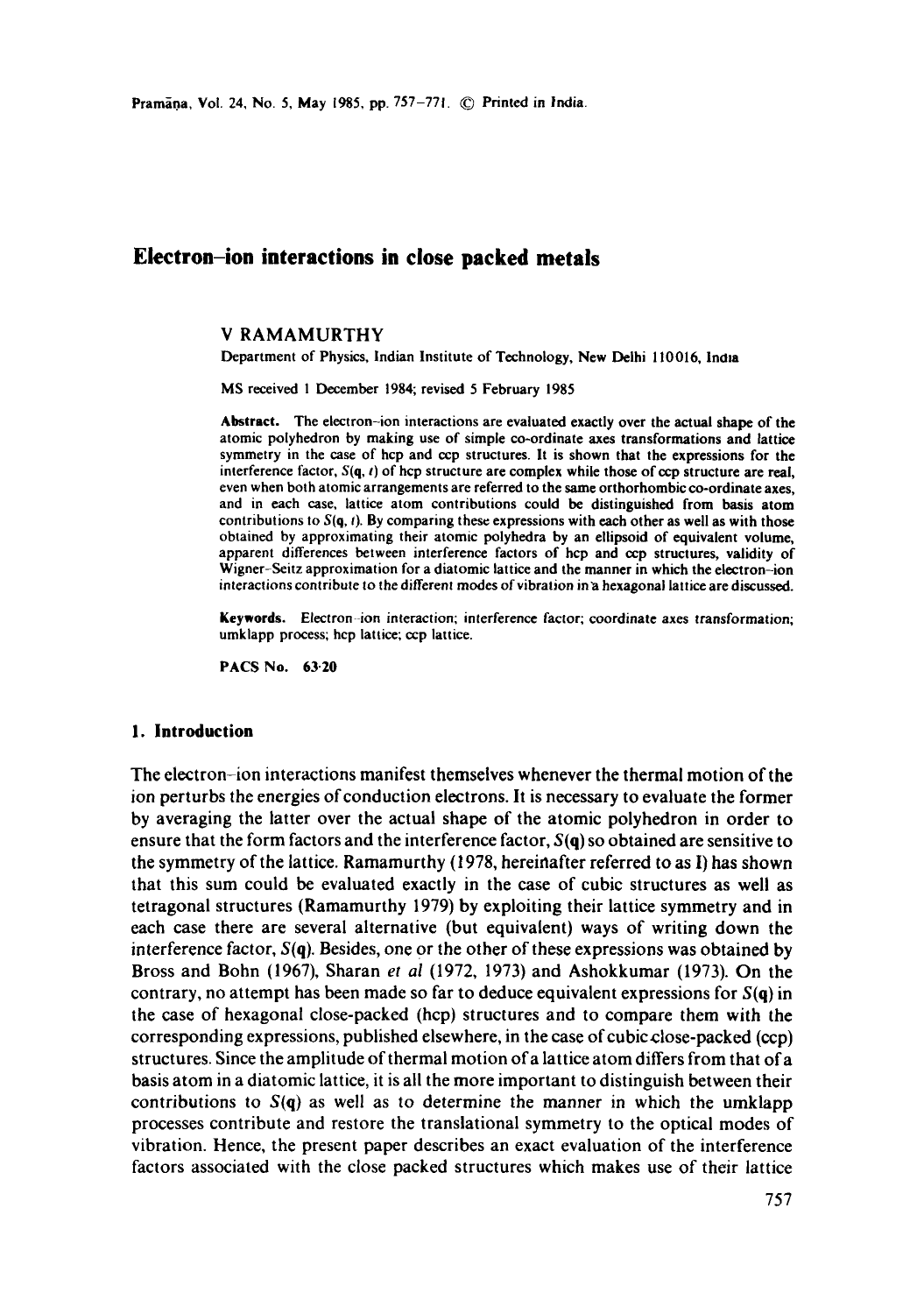symmetry. To facilitate the comparison between these structures and their interference factors, the atomic arrangements in both eases are referred to orthorhombic coordinate axes.

## 2. **Theory**

When the effect of thermal motion of the ion, represented by the wave vector, q is averaged over the conduction electrons present in the atomic polyhedron without approximating it by a sphere or an ellipsoid of equivalent volume, but treating the electrons as free (the band structure effects and the exchange as well as the correlation effects being taken into account through appropriate effective mass and screening function (Ramamurthy and Singh 1978), respectively the interference factor,  $S(q)$  is given by

$$
S(\mathbf{q}) = \int_{\Omega} \exp(i\mathbf{q} \cdot \mathbf{r}) d\Omega / \Omega, \tag{1}
$$

where  $\Omega$  is the volume of the atomic polyhedron. This expression could be reduced, by making use of Gauss' divergence theorem and some vector identities involving  $\nabla$  (see equation  $(2)$  in I), to the following forms:

$$
S_2(\mathbf{q}) = \frac{(\sigma_x + \sigma_y + \sigma_z)}{\Omega(q_x + q_y + q_z)},
$$
\n(2a)

$$
S_3(\mathbf{q}) = \frac{(q_x \sigma_x + q_y \sigma_y + q_z \sigma_z)}{\Omega(q_x^2 + q_y^2 + q_z^2)}.
$$
 (2b)

Here  $\sigma_x$ ,  $\sigma_y$  and  $\sigma_z$  are the Cartesian components of  $\sigma$  defined by

$$
\sigma = \frac{1}{i} \int_{\mathbf{S}} \exp(i\mathbf{q} \cdot \mathbf{r}) \, \mathrm{d}\mathbf{S},\tag{3}
$$

where the integration is over the surface of the atomic polyhedron and hence has to be evaluated separately for each atomic arrangement. This integral is evaluated by adopting the procedure described in I in the ease of diatomic hcp and triatomic ccp structures in the next section.

# **3. Evaluation of the interference factors**

## 3.1 *hcp structure*

The atomic polyhedron of hcp arrangement is shown in figure  $1(a)$ . It is a dodecahedron consisting of three pairs of isosceles trapezoidal faces, denoted by  $(200)$ ,  $(110)$  and  $(1\overline{1}0)$ , parallel to the z axis and three pairs of rhombic faces, denoted by  $(1\bar{1}1)$ ,  $(\bar{1}\bar{1}1)$  and  $(0\bar{2}1)$ , which intersect the z axis at  $\pm (3c^2 + 4a^2)/6c$  where 2a and 2c are the lattice constants along x and z directions. The former has one side of length  $2a(1 + 3t^2)^{1/2}/3t$  with  $t = c/a$ common with the latter. All faces, except a pair of (021) rhombic faces contribute to  $\sigma_x$ , a pair of (200) trapezoidal faces do not contribute to  $\sigma<sub>y</sub>$  whereas none of the trapezoidal faces contribute to  $\sigma_z$ . Nevertheless, the symmetry associated with the polyhedron reduces the evaluation of the integral (3) to that of contributions from trapezoidal and rhombic faces to  $\sigma_x$  and  $\sigma_z$ , respectively. Since the (200) trapezoidal faces are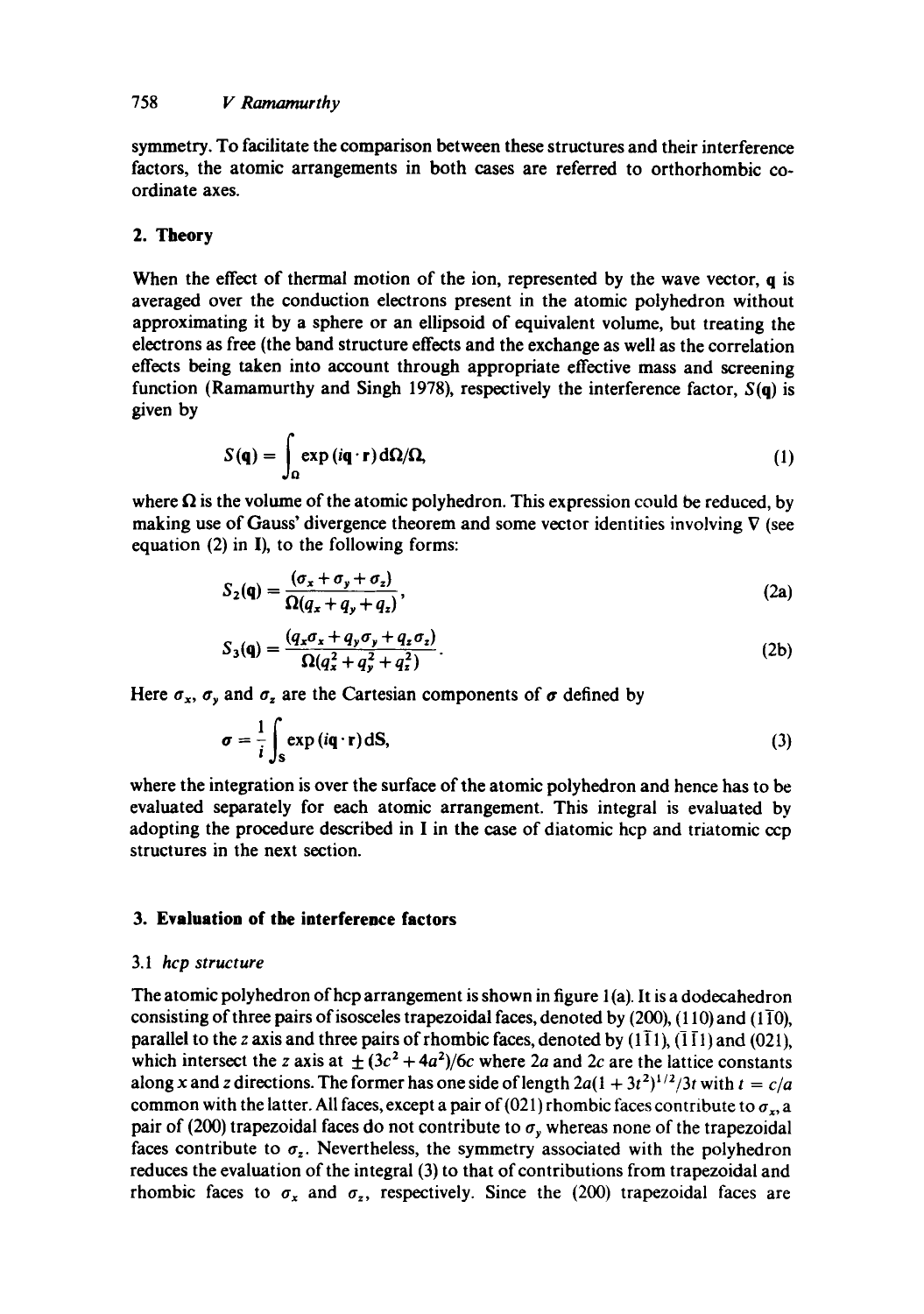perpendicular to the x axis, their contribution to  $\sigma_x$  could be expressed as

$$
\sigma_x(200) = \left[\frac{\exp(iq_x x)}{i}\right]_{-a}^{a} \int_{-a/t_1}^{a/t_1} \int_{-d}^{d} \exp(iq_y y) \exp(iq_z z) dS_x, \tag{4}
$$

where  $t_1 = \sqrt{3}$  and  $d = (3c^2 - 2a^2)/6c$ . Besides, the co-ordinate axes transformation

$$
\mathbf{X} = \cos \phi(\mathbf{x} + t_1 \mathbf{y}), \mathbf{Y} = \sin \phi(\mathbf{y}/t_1 - \mathbf{x}) \text{ and } \mathbf{Z} = \mathbf{z},
$$
 (5)

which rotates x and y axes through an angle  $\phi = \tan^{-1}(t_1) = 60^\circ$  about the Z axis and orients the (110) trapezoidal faces perpendicular to the  $X$  axis, is made use of to write down their contribution to  $\sigma_x$  in the form

$$
\sigma_x(110) = \left[\frac{\exp\left\{i(q_x + t_1 q_y)X\right\}}{i}\right]_{-a/2}^{a/2} \int_{-a/2}^{a/2} \int_{-d}^{d} \exp\left\{i(q_y/t_1 - q_x)Y\right\}
$$
  
 
$$
\exp\left(iq_z Z\right) dS_x. \tag{6}
$$

The evaluation of these integrals yields

$$
\sigma_x(200) = \frac{4 \sin (q_x a)}{iq_x} \{ \sin [(q_y + q_z/s)a'] \exp (iq_x d)/(q_y + q_z/s) - \sin [(q_y - q_z/s)a'] \exp (-iq_x d)/(q_y - q_z/s) \}
$$
(7)

and

$$
\sigma_x(110) = \frac{4 \sin \left[ (q_x + t_1 q_y) a/2 \right]}{iq_x} \left\{ \frac{\sin \left[ (t_1 q_x - q_y + q_z / \gamma) a'/2 \right] \exp (iq_z d)}{(t_1 q_x - q_y + q_z / \gamma)} - \frac{\sin \left[ (t_1 q_x - q_y - q_z / \gamma) a'/2 \right] \exp (-iq_z d)}{(t_1 q_x - q_y - q_z / \gamma)} \right\},\tag{8}
$$

with  $a' = a/t_1$ ,  $s = t_1t$  and  $\gamma = t_1t/2$ . The corresponding contribution from (110) trapezoidal faces could easily be written, by substituting  $-q_y$  for  $q_y$  in the complex conjugate of (8), as

$$
\sigma_x(110) = \frac{4 \sin \left[ (q_x - t_1 q_y) a/2 \right]}{iq_x} \left\{ \frac{\sin \left[ (t_1 q_x + q_y - q_z / \gamma) a'/2 \right] \exp (iq_z d)}{(t_1 q_x + q_y - q_z / \gamma)} - \frac{\sin \left[ (t_1 q_x + q_y + q_z / \gamma) a'/2 \right] \exp (-iq_z d)}{(t_1 q_x + q_y + q_z / \gamma)} \right\}.
$$
\n(9)

Further, the co-ordinate axes transformation

$$
\mathbf{Z} = \frac{t_1}{(4+3t^2)^{1/2}} \left[ tz + x - y/t_1 \right], \ \ \chi = \frac{\left[ x + t_1 y \right]}{\sqrt{2}} \ \ \text{and}
$$
\n
$$
\eta = \frac{3t}{\left[ 2(4+3t^2) \right]^{1/2}} \left[ \frac{4}{3} z/t - x + y/t_1 \right], \tag{10}
$$

orients the  $(1\bar{1}1)$  rhombic face perpendicular to the Z axis and transforms it into a square. Hence its contribution to  $\sigma_z$  could be expressed as

$$
\sigma_z(1\bar{1}1) = \left[\frac{\exp\left\{i(tq_z + q_x - q_y/t_1)Z\right\}}{i}\right]^{a/2}
$$

$$
\int_{-a/2}^{a/2} \int_{-\alpha/2}^{a/2} \exp\left\{i(q_x + t_1q_y)\chi\right\} \exp\left\{i(\frac{4}{3}q_z/t - q_x + q_y/t_1)\eta\right\} dS_z. (11)
$$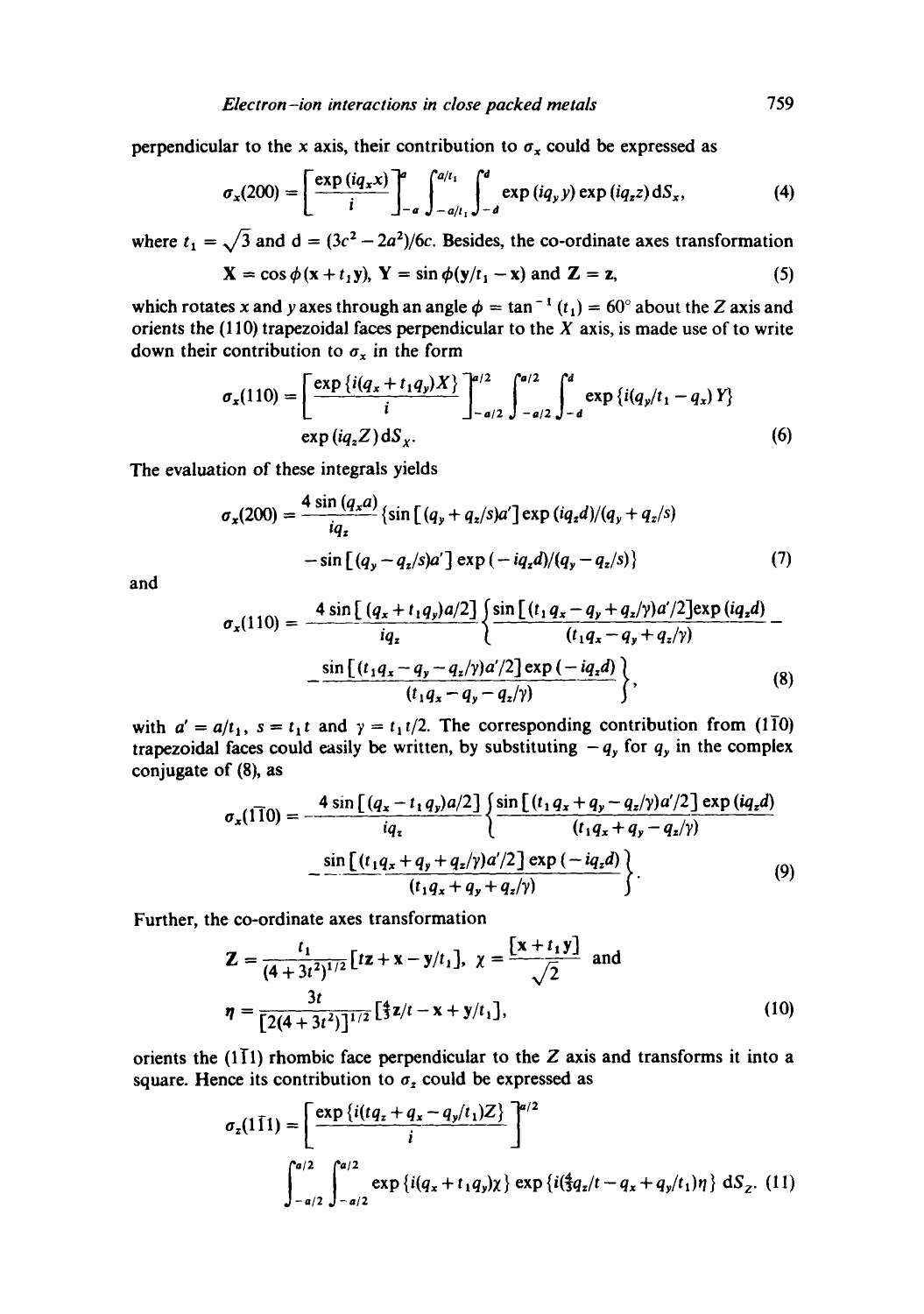*760 V Ramamurthy* 

Making use of the co-ordinate axes transformation

$$
Z = Z, \quad X = \frac{1}{2}(\chi + \eta) \text{ and } Y = \frac{1}{2}(\eta - \chi), \tag{12}
$$

which rotates  $\chi$  and  $\eta$  axes through 45° about the Z axis, the integral is evaluated to obtain

$$
\sigma_z(1\bar{1}1) = 8t_1 \sin \left[ (q_z/\gamma - t_1 q_x - q_y) a'/2 \right] \sin \left[ (q_z/\gamma + 2q_y) a'/2 \right]
$$
  
exp [i(tq\_z + q\_x - q\_y/t\_1)a/2]/i(q\_z/\gamma - t\_1 q\_x - q\_y) (q\_z/\gamma + 2q\_y). (13)

The corresponding contributions from (1  $\overline{11}$ ), ( $\overline{11}$ ) and ( $\overline{11}$ ) rhombic faces could be written as follows by replacing  $q_z$  by  $-q_z$ ,  $q_x$  by  $-q_x$  and  $q_z$ ,  $q_x$  by  $-q_z$ ,  $-q_x$ respectively in (13):

$$
\sigma_z(1\bar{1}\bar{1}) = 8t_1 \sin\left[ (q_z/\gamma + t_1 q_x + q_y)a'/2 \right] \sin\left[ (q_z/\gamma - 2q_y)a'/2 \right]
$$
  
exp $\left[ -i(tq_z - q_x + q_y/t_1)a/2 \right]/i(q_z/\gamma + t_1 q_x + q_y) (q_z/\gamma - 2q_y),$  (14)

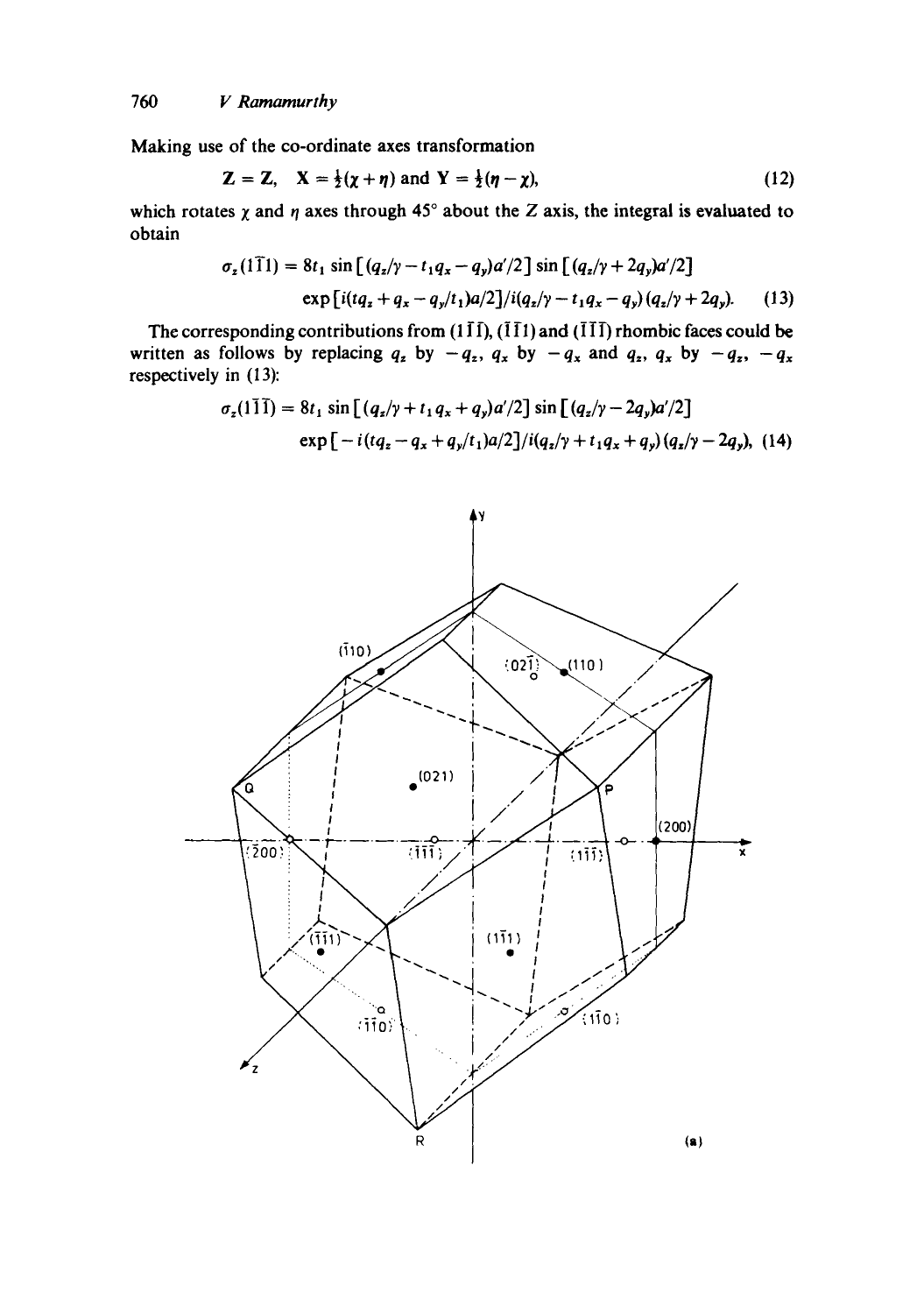

Figure 1. Atomic polyhedra of close packed metals referred to orthorhombic coordinate axes: (a) hcp structure (b) ccp structure.  $\bullet$ , O and triple integers denote the centre and Miller indices of each face. The cubic coordinate axes pass through  $P(a, a/\sqrt{3}, c/2)$ ,  $Q(-a, a/\sqrt{3}, c/2)$  and  $R(0, -2a/\sqrt{3}, c/2)$ .

$$
\sigma_z(\bar{1}\bar{1}) = 8t_1 \sin\left[(q_z/\gamma + t_1q_x - q_y)a'/2\right] \sin\left[(q_z/\gamma + 2q_y)a'/2\right]
$$
  
exp $\left[i(tq_z - q_x - q_y/t_1)a/2\right]/i(q_z/\gamma + t_1q_x - q_y)(q_z/\gamma + 2q_y)$  (15)

**and** 

$$
\sigma_z(\bar{1}\bar{1}\bar{1}) = 8t_1 \sin\left[(q_z/\gamma - t_1q_x + q_y)a'/2\right] \sin\left[(q_z/\gamma - 2q_y)a'/2\right]
$$
  
exp[-i(tq\_z + q\_x + q\_y/t\_1)a/2]/i(q\_z/\gamma - t\_1q\_x + q\_y)(q\_z/\gamma - 2q\_y). (16)

**On the other hand, the co-ordinate axes transformation** 

$$
\mathbf{Z} = \sin \theta (\gamma \mathbf{z} + \mathbf{y}), \mathbf{x} = \mathbf{x} \text{ and } \mathbf{\eta} = \cos \theta (\mathbf{y} - \mathbf{z}/\gamma), \tag{17}
$$

rotates the z and y axes through an angle  $\theta = \tan^{-1}(1/\gamma)$  about the x axis and orients the (021) rhombic face perpendicular to the Z axis. Its contribution to  $\sigma_z$  is therefore given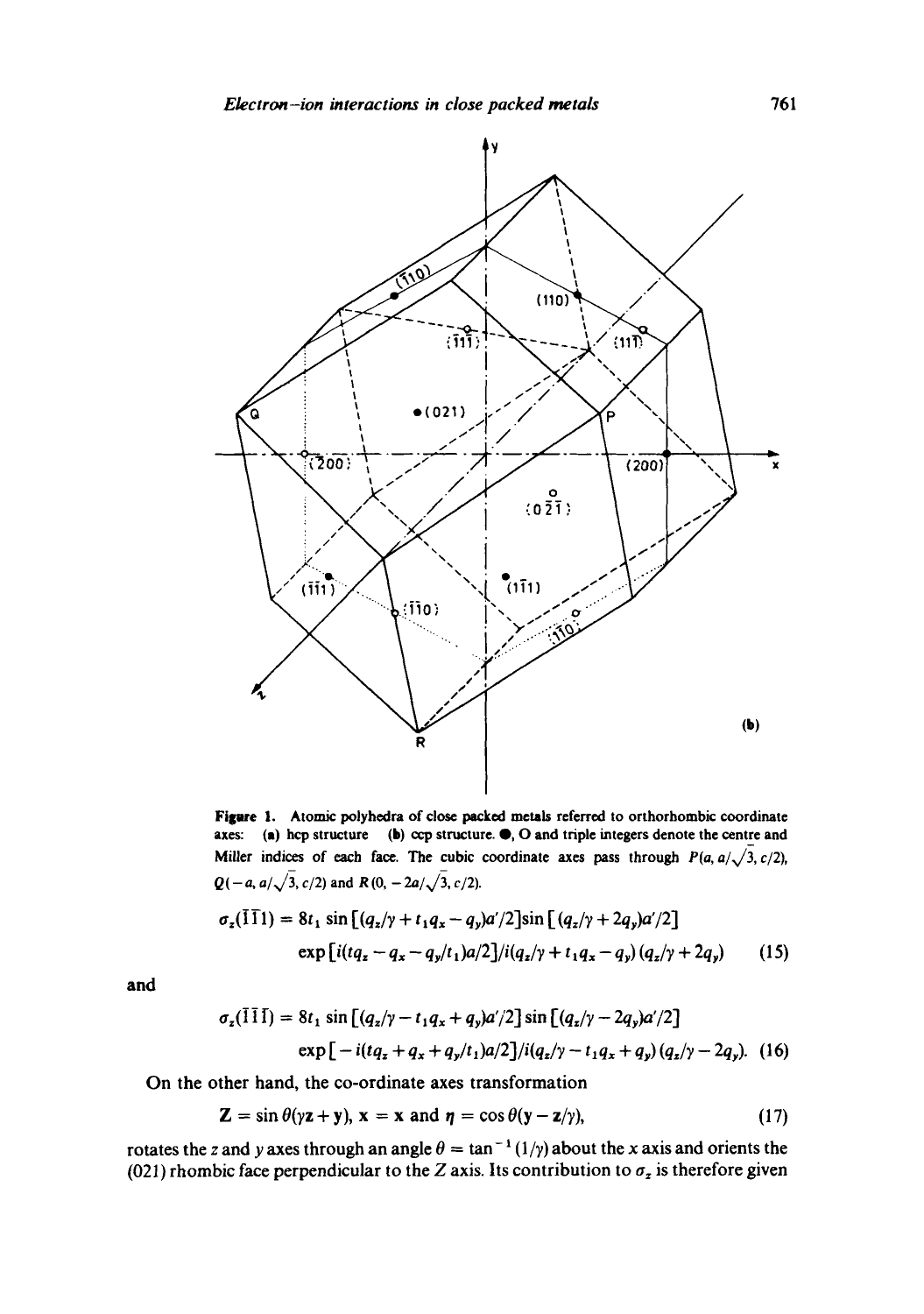762 *V Ramamurthy* 

by

$$
\sigma_z(021) = \left[\frac{\exp\left\{i(yq_z + q_y)Z\right\}}{i}\right]^{\alpha'} \int_{-\alpha}^{\alpha} \int_{-\alpha}^{\alpha'} \exp\left(iq_x x\right) \exp\left\{i(q_y - q_z/\gamma)\eta\right\} dS_z.
$$
\n(18)

This integral is evaluated with the help of the co-ordinate axes transformation

$$
\mathbf{X} = \frac{1}{2}(\mathbf{x} + t_1\boldsymbol{\eta}), \ \mathbf{Y} = \frac{1}{2}(\boldsymbol{\eta}/t_1 - \mathbf{x}) \text{ and } \mathbf{Z} = \mathbf{Z}, \tag{19}
$$

 $\cdot$  which transforms the rhombic face into a square face and rotates x and  $\eta$  axes through  $45^\circ$  about the Z axis, to arrive at the expression

$$
\sigma_z(021) = 8t_1 \sin \left[ (q_z/\gamma - q_y + t_1 q_x) a'/2 \right] \sin \left[ (q_z/\gamma - q_y - t_1 q_x) a'/2 \right]
$$
  
exp  $\left[ i(\gamma q_z + q_y) a' \right] / i \{ (q_z/\gamma - q_y)^2 - (t_1 q_x)^2 \}.$  (20)

The corresponding contribution from  $(02\bar{1})$  rhombic face could be written down, by substituting  $-q_z$  for  $q_z$  in (20), as

$$
\sigma_z(02\bar{1}) = 8t_1 \sin\left[ (q_z/\gamma + q_y - t_1 q_x)a'/2 \right] \sin\left[ (q_z/\gamma + q_y + t_1 q_x)a'/2 \right]
$$
  
\n
$$
\exp\left[ -i(\gamma q_z - q_y)a'\right]/i\{(q_z/\gamma + q_y)^2 - (t_1 q_x)^2\}.
$$
 (21)

Similar expressions for the contributions from ( 11 l) rhombic faces and from all faces, except (200) trapezoidal faces, to  $\sigma_x$  and  $\sigma_y$  respectively, are obtained by taking into account the corresponding components of area of these faces. For instance, x and y components are  $t^{-1}$  and  $s^{-1}$  times the z component of area of (111) rhombic faces and hence their contributions to the former and the latter are related by

$$
\sigma_x(1\overline{1}1) + \sigma_x(1\overline{1}1) + \sigma_x(1\overline{1}1) + \sigma_x(1\overline{1}1)
$$
\n
$$
= \left[ \frac{\sigma_x(1\overline{1}1) - \sigma_x(1\overline{1}1) - \sigma_x(1\overline{1}1) + \sigma_x(1\overline{1}1)}{t} \right].
$$
\n(22)

and

$$
\sigma_{y}(1\overline{1}1) + \sigma_{y}(1\overline{1}1) + \sigma_{y}(1\overline{1}1) + \sigma_{y}(1\overline{1}1)
$$
  
= 
$$
\left[ \frac{-\sigma_{z}(1\overline{1}1) + \sigma_{z}(1\overline{1}1) - \sigma_{z}(1\overline{1}1) + \sigma_{z}(1\overline{1}1)}{s} \right].
$$
 (23)

On the contrary, y component is  $\gamma^{-1}$  times the z component of area of (021) rhombic faces while it is  $t_1$  times the x component of area of (110) trapezoidal faces and their contributions to  $\sigma_y$  are therefore given by

$$
\sigma_{y}(021) + \sigma_{y}(02\overline{1}) = [\sigma_{z}(021) - \sigma_{z}(02\overline{1})]/\gamma
$$
\n(24)

and

$$
\sigma_{y}(110) + \sigma_{y}(1\bar{1}0) = t_{1} [\sigma_{x}(110) - \sigma_{x}(1\bar{1}0)].
$$
\n(25)

#### 3.2 *ccp structure*

The atomic polyhedron of ccp arrangement is shown in figure 1(b). It is a dodecahedron consisting of three pairs of parallelogram faces, denoted by  $(200)$ ,  $(110)$  and  $(110)$ , parallel to the z axis and three pairs of rhombic faces, denoted by  $(1\bar{1}1)$ ,  $(1\bar{1}1)$  and  $(021)$ which intersect the z axis at  $\pm (3c^2 + 4a^2)/6c$  where 2a and 3c are the lattice constants along the x and z directions. The former has one side of length  $2a(1 + 3t^2)^{1/2}/3t$  with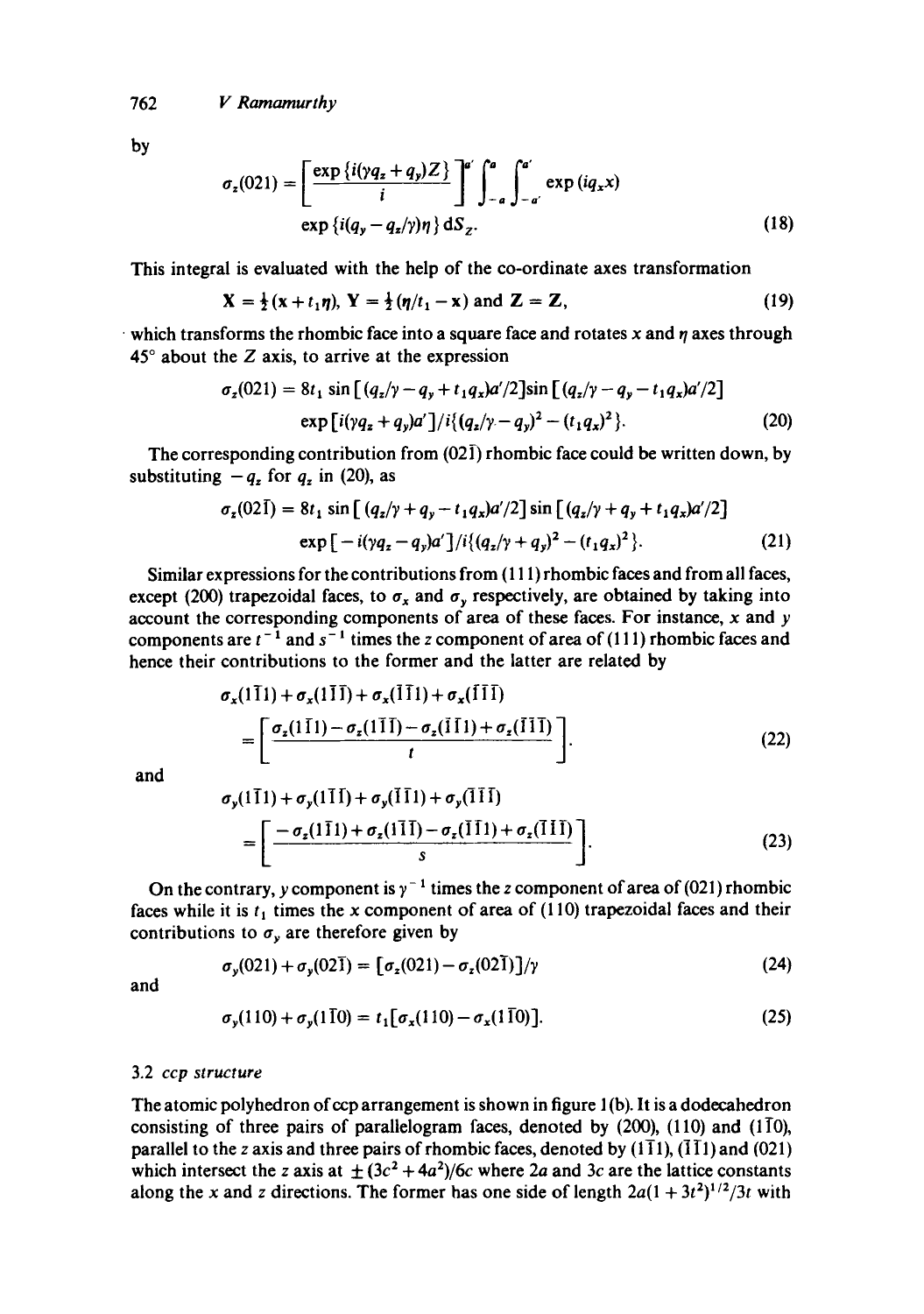$t = c/a$ , common with the latter. All faces, except a pair of  $(021)$  rhombic faces contribute to  $\sigma_x$ , a pair of (200) parallelogram faces do not contribute to  $\sigma_y$  while only the rhombic faces contribute to  $\sigma_z$ . However, the symmetry associated with the polyhedron reduces the evaluation of the integral (3) to that of contributions to  $\sigma_x$  and  $\sigma_z$  from parallelogram and rhombic faces, respectively. The contribution to  $\sigma_x$  from the  $(200)$  parallelogram faces which are perpendicular to the x axis, could be written as

$$
\sigma_x(200) = \left[\frac{\exp(iq_x x)}{i}\right]_{-a}^{a} \int_{-a}^{a'} \int_{-d}^{d} \exp(iq_y y) \exp(iq_z z) dS_x \tag{26}
$$

whereas that from the (110) parallelogram faces could be expressed using the coordinate axes transformation (5) in the form

$$
\sigma_x(110) = \left[\frac{\exp\left\{i(q_x + t_1 q_y)X\right\}}{i}\right]_{-a/2}^{a/2}
$$

$$
\int_{-a/2}^{a/2} \int_{-d}^{d} \exp\left\{i(q_y/t_1 - q_x)Y\right\} \exp\left(iq_z Z\right) dS_x. \tag{27}
$$

The evaluation of these integrals yields

$$
\sigma_x(200) = \frac{8 \sin (q_x a) \sin [(q_y + q_z/s)a'] \sin (q_z d)}{q_z (q_y + q_z/s)}
$$
(28)

and

$$
\sigma_x(110) = \frac{8 \sin \left[ (q_x + t_1 q_y)/a/2 \right] \sin \left[ (t_1 q_x - q_y + q_z/\gamma)a'/2 \right] \sin (q_z d)}{q_z(t_1 q_x - q_y + q_z/\gamma)}.
$$
 (29)

The corresponding contribution from  $(1\bar{1}0)$  parallelogram faces could be written as follows by replacing  $q_y$ ,  $q_z$  by  $-q_y$ ,  $-q_z$  in (29):

$$
\sigma_x(1\,\overline{1}0) = \frac{8\sin\left[(q_x - t_1q_y)a/2\right]\sin\left[(t_1q_x + q_y - q_z/\gamma)a'/2\right]\sin\left(q_zd\right)}{q_z(t_1q_x + q_y - q_z/\gamma)}.\tag{30}
$$

In addition, since the co-ordinate axes transformation  $(10)$  transforms the  $(1\bar{1}1)$ rhombic faces into square faces and orients them perpendicular to the Z axis, their contribution to  $\sigma_z$  could be written in the form

$$
\sigma_z(1\bar{1}1) = \left[\frac{\exp\left\{i(tq_z + q_x - q_y/t_1)Z\right\}}{i}\right]_{-a/2}^{a/2}
$$

$$
\int_{-a/2}^{a/2} \int_{-a/2}^{a/2} \exp\left\{i(q_x + t_1 q_y)\chi\right\} \exp\left\{i(\frac{4}{3}q_z/t - q_x + q_y/t_1)\eta\right\} dS_z.
$$
(31)

The evaluation of this integral, by making use of the co-ordinate axes transformation (12) which rotates  $\chi$  and  $\eta$  axes through 45° about the Z axis, yields

$$
\sigma_z(1\bar{1}1) = \frac{16t_1\sin\left[(tq_z+q_x-q_y/t_1)a/2\right]\sin\left[(q_z/y-t_1q_x-q_y)a'/2\right]\sin\left[(q_z/y+2q_y)a'/2\right]}{(q_z/y-t_1q_x-q_y)(q_z/y+2q_y)}.
$$
 (32)

The corresponding contribution from  $(\overline{11}1)$  rhombic faces could be written, by substituting  $-q_x$  for  $q_x$  in (32), as

$$
\sigma_z(\bar{1}\bar{1}1) = \frac{16t_1\sin\left[(tq_z - q_x - q_y/t_1)a/2\right]\sin\left[(q_z/\gamma + t_1q_x - q_y)a'/2\right]\sin\left[(q_z/\gamma + 2q_y)a'/2\right]}{(q_z/\gamma + t_1q_x - q_y)(q_z/\gamma + 2q_y)}.
$$
(33)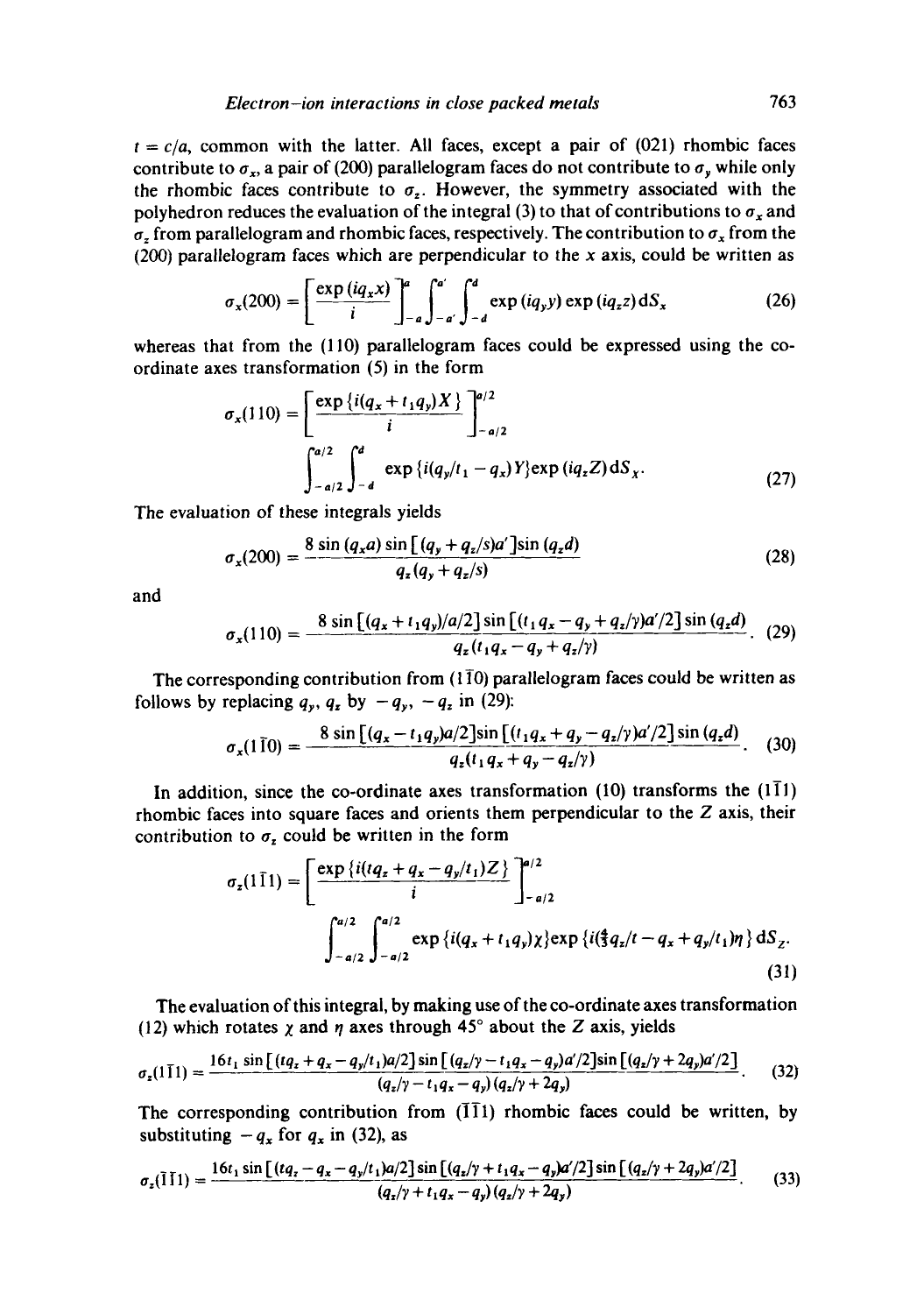#### *764 V Ramamurthy*

On the contrary, the co-ordinate axes transformation  $(17)$  rotates the z and y axes through an angle  $\theta = \tan^{-1}(1/\gamma)$  about the x axis and orients the (021) rhombic faces perpendicular to the Z axis. Hence their contribution to  $\sigma_z$  is given by

$$
\sigma_z(021) = \left[\frac{\exp\left\{i(\gamma q_z + q_y)Z\right\}}{i}\right]_{-a'}^{a'} \int_{-a}^{a} \int_{-a'}^{a'} \exp\left(iq_x x\right) \exp\left\{i(q_y - q_z/\gamma)\eta\right\} dS_z.
$$
\n(34)

**By** means of the co-ordinate axes transformation (19) which transforms these rhombic faces into square faces and rotates the x and  $\eta$  axes through 45° about the Z axis, the integral is evaluated to obtain

$$
\sigma_z(021) = \frac{16t_1\sin\left[(\gamma q_z + q_y)\alpha'\right]\sin\left[(q_z/\gamma - q_y + t_1q_x)\alpha'/2\right]\sin\left[(q_z/\gamma - q_y - t_1q_x)\alpha'/2\right]}{\left[(q_z/\gamma - q_y)^2 - (t_1q_x)^2\right]}.
$$
(35)

Similar expressions for the contributions to  $\sigma_x$  from (111) rhombic faces and to  $\sigma_y$ from all faces except the (200) parallelogram faces are obtained by taking into consideration the differences in the corresponding components of area of these faces. For example, z component is t times and s times the x and y components of area of  $(111)$ rhombic faces, respectively and hence their contributions to the latter are given by

$$
\sigma_x(1\bar{1}1) + \sigma_x(\bar{1}\bar{1}1) = [\sigma_x(1\bar{1}1) - \sigma_x(1\bar{1}1)]/t \qquad (36)
$$

and

$$
\sigma_{\mathbf{y}}(1\bar{1}1) + \sigma_{\mathbf{y}}(\bar{1}\bar{1}1) = -[\sigma_{\mathbf{z}}(1\bar{1}1) + \sigma_{\mathbf{z}}(\bar{1}\bar{1}1)]/s. \tag{37}
$$

On the other hand, the z component of area of (021) rhombic faces is  $\gamma$  times its y component while the y component of area of (110) parallelogram faces is  $t_1$  times its x component and hence their contributions to  $\sigma_y$  are given by

$$
\sigma_{\mathbf{y}}(021) = \sigma_{\mathbf{z}}(021)/\gamma \tag{38}
$$

and

$$
\sigma_{y}(110) + \sigma_{y}(1\bar{1}0) = t_{1}[\sigma_{x}(110) - \sigma_{x}(1\bar{1}0)].
$$
\n(39)

### 3.3 *Expressions for* S(q)

It is possible to write down the interference factor for each of these structures in two different forms by substituting the expressions for  $\sigma_x$ ,  $\sigma_y$  and  $\sigma_z$  in 2(a) and (b). Since the expressions so obtained for  $S_2(q)$  and  $S_3(q)$  consist of scalar terms, they could be reduced to convenient forms. For instance, the expression for  $S_2(q)$  in the case of hcp structure is reduced to (A1) when the terms with common denominators are collected together while that for  $S_3(q)$  is reduced to (A2) when the products of the trigonometric functions are transformed into their sums. On the other hand, the expression for  $S_2(q)$ in the case of ccp structure goes over to (A3) when the sums of the trigonometric functions are transformed into their products whereas the reverse transformation reduces that for  $S_3(q)$  to (A4). Hence these expressions which are collected together in appendix A are just two of the several alternative (but equivalent) ways of writing down the interference factor. However, the contributions from the rhombic faces which bisect the basis vectors in both structures and those from the trapezoidal or parallelogram faces of the atomic polyhedron are not shown here separately as the former could easily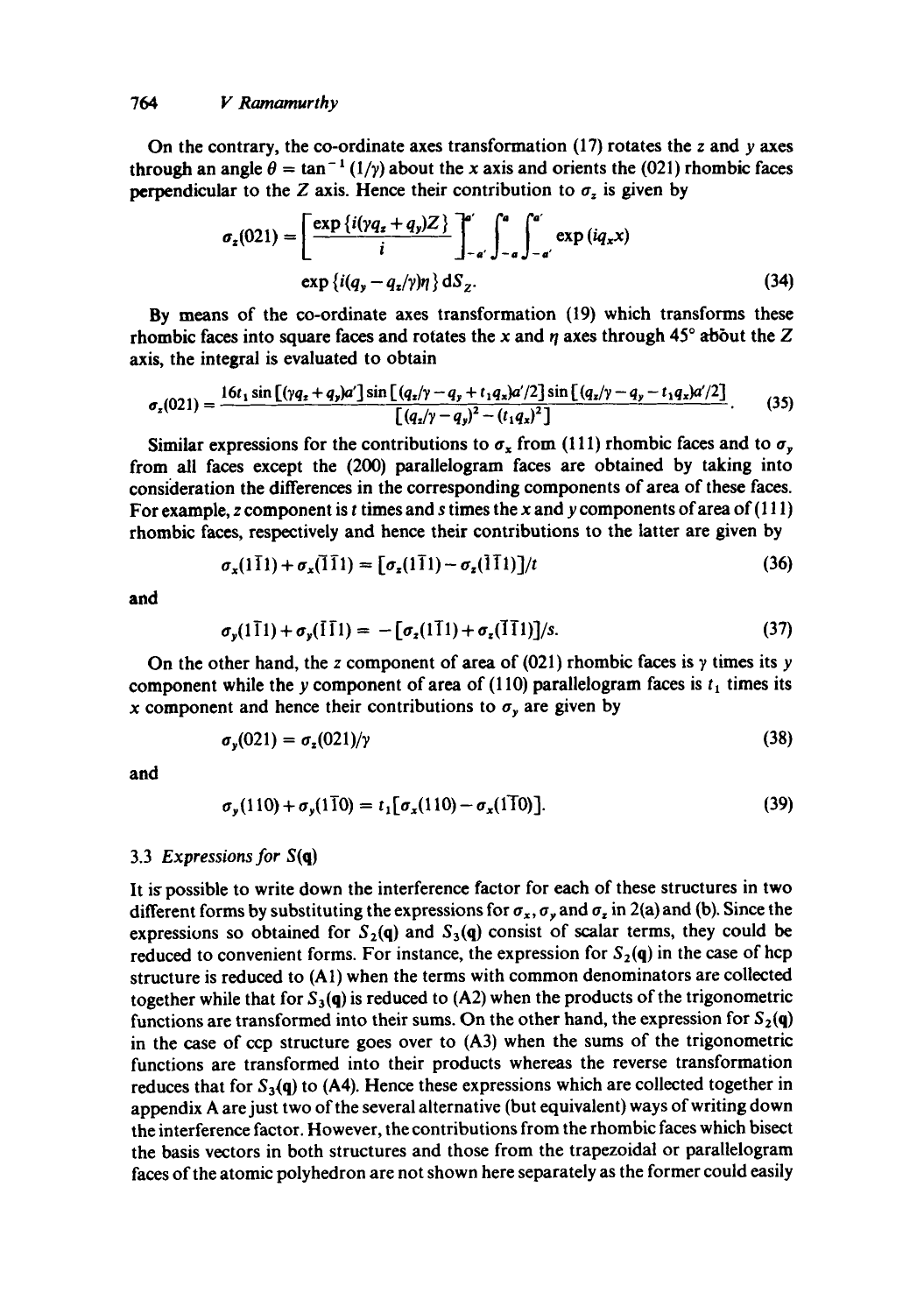be distinguished from the latter in all expressions for  $S(q)$ . Besides, these expressions for ccp structure with  $t = 1.633$  are reduced to the corresponding expressions for fcc structure *(viz* A1 and A2 in I) by a co-ordinate axes transformation which orients the  $z, x$ and y axes of the former along the [111],  $\lceil 11 \rceil$ ,  $\lceil 11 \rceil$  and  $\lceil 11 \rceil$  directions of the latter. On the contrary, there is no way of transforming the former, at any value of  $t$ , to those of hcp structure which are invariably complex, mainly because of the differences in their atomic arrangements.

It could, however, be shown that the apparently different expressions for  $S_2(q, t)$  and  $S_3(q, t)$  reduce to the same expressions along the principal symmetry directions of the crystal, provided their singularity is overcome by means of L'Hospital's rule. These expressions for the interference factor along  $\lceil \zeta 00 \rceil$ ,  $\lceil 0\zeta 0 \rceil$  directions denoted respectively by  $(B1)$ ,  $(B2)$  and  $(B3)$  in the case of hcp structure and by  $(B4)$ ,  $(B5)$  and  $(B6)$ in the case of ccp structure, where  $\zeta$  is the appropriate reduced wavevector, are included in appendix B. It may be observed that the corresponding expressions for the two structures are identical except for the imaginary part of  $S(\zeta, t)$  in (B2) and in the limit of  $t \rightarrow 1.633$ , they go over respectively, to those of the fcc structure along  $[\zeta(0), [\zeta(2\zeta)]$  and  $[\zeta \zeta \zeta]$  directions. In addition, each of these expressions tends to unity (while the imaginary part in B2 tends to zero) in the limit of  $\zeta \rightarrow 0$  and becomes zero when  $\zeta$ corresponds to a reciprocal lattice vector,  $g \neq 0$ . They have been plotted as a function of  $\zeta$  in the case of hcp and ccp structures with  $t = 1.633$  in figures 2(a) and (b) respectively along  $[500]$ ,  $[00\zeta]$  and  $[0\zeta 0]$  directions as well as along a non-symmetry direction,  $[\zeta \zeta \zeta]$ . Numerical values of the interference factor,  $G(qr_s)$  which approximates the atomic polyhedron by an ellipsoid of equivalent volume, calculated from the expression (CI) in appendix C have also been plotted in these figures to facilitate their comparison with the corresponding values of  $S(\zeta, t)$ .

## **4. Discussion**

It is obvious from figures 2(a) and (b) that the interference factor,  $S(\zeta, t)$  varies significantly with the direction at any value of  $t$  and its real as well as imaginary parts go through zero at values of  $\zeta$  corresponding to  $g \neq 0$  whereas  $G(qr_s)$  does not. Further, the numerical values of  $G(qr_s)$  for hcp and ccp structures which are insensitive to the shapes of their atomic polyhedra, are identical at all wavevectors. On the other hand, the basis atoms ofhcp structure destroy the centre of symmetry of its polyhedron and hence the expressions for  $S(\zeta, t)$  become complex while those of ccp structure, referred to orthorhombic co-ordinate axes, do not. Nevertheless, the imaginary parts of the former are reduced to zero and the corresponding expressions for  $S(\zeta, t)$  become equal along  $[500]$ ,  $[00\zeta]$  and  $[5\zeta\zeta]$  directions mainly because the atomic arrangements of both structures are identical along these directions, whereas the differences along other directions manifest themselves as imaginary parts of  $S(\zeta, t)$ . Since the surface of the ellipsoid of equivalent volume does not match with that of the atomic polyhedron in any direction and the former lies outside the latter along  $[500]$ ,  $[00]$ ,  $[00]$  and  $[50]$ directions, the values of  $G(qr_s)$  are higher than those of  $S(\zeta, t)$ , but the proximity of these surfaces at  $t = 1.633$  gives rise to least differences between the two along [ $\zeta$ 00] and  $[\zeta(\zeta)]$  directions. However, the numerical values of t associated with the hcp arrangement invariably deviate from its unique value, 1-633 associated with the ccp arrangement. As a consequence, interference factors of the former differ from those of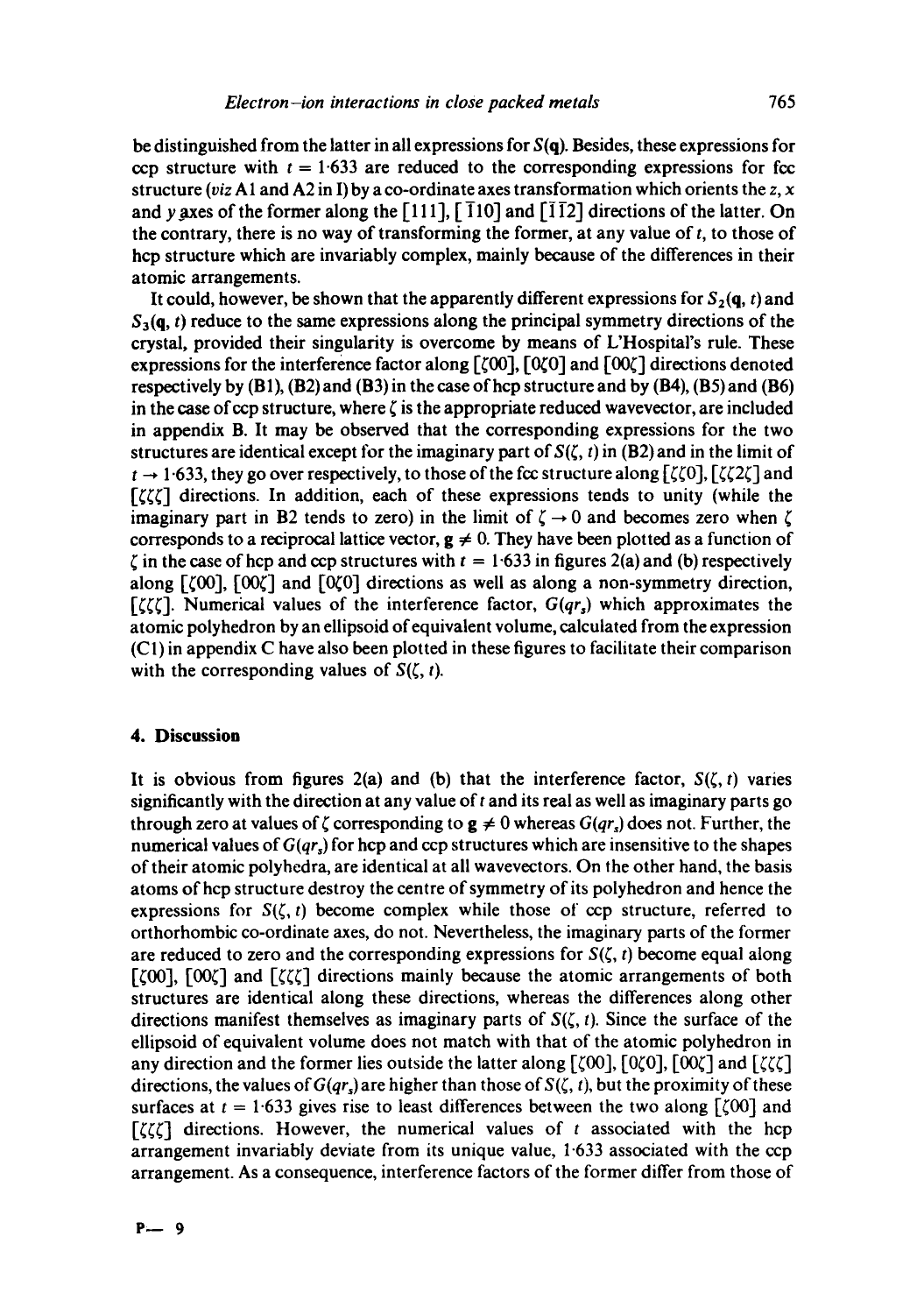

Figure 2.  $\zeta$ -dependence of interference factors in the case of hcp and ccp structures along (a)  $[\zeta 00]$ ,  $[00\zeta]$  directions and (b)  $[\zeta \zeta \zeta]$  directions (see appendix for appropriate expressions):  $(-\rightarrow)$ , S( $\zeta$ );  $(-\rightarrow)$  *G(q, r<sub>s</sub>*);  $(\cdot \cdot \cdot)$ , Imaginary part of S( $\zeta$ ) for hcp structure. Other values are identical for both structures. The arrow in (a) indicates that  $S(\zeta)$  passes through zero whereas  $G(qr_s)$  does not, at a nonzero reciprocal lattice vector.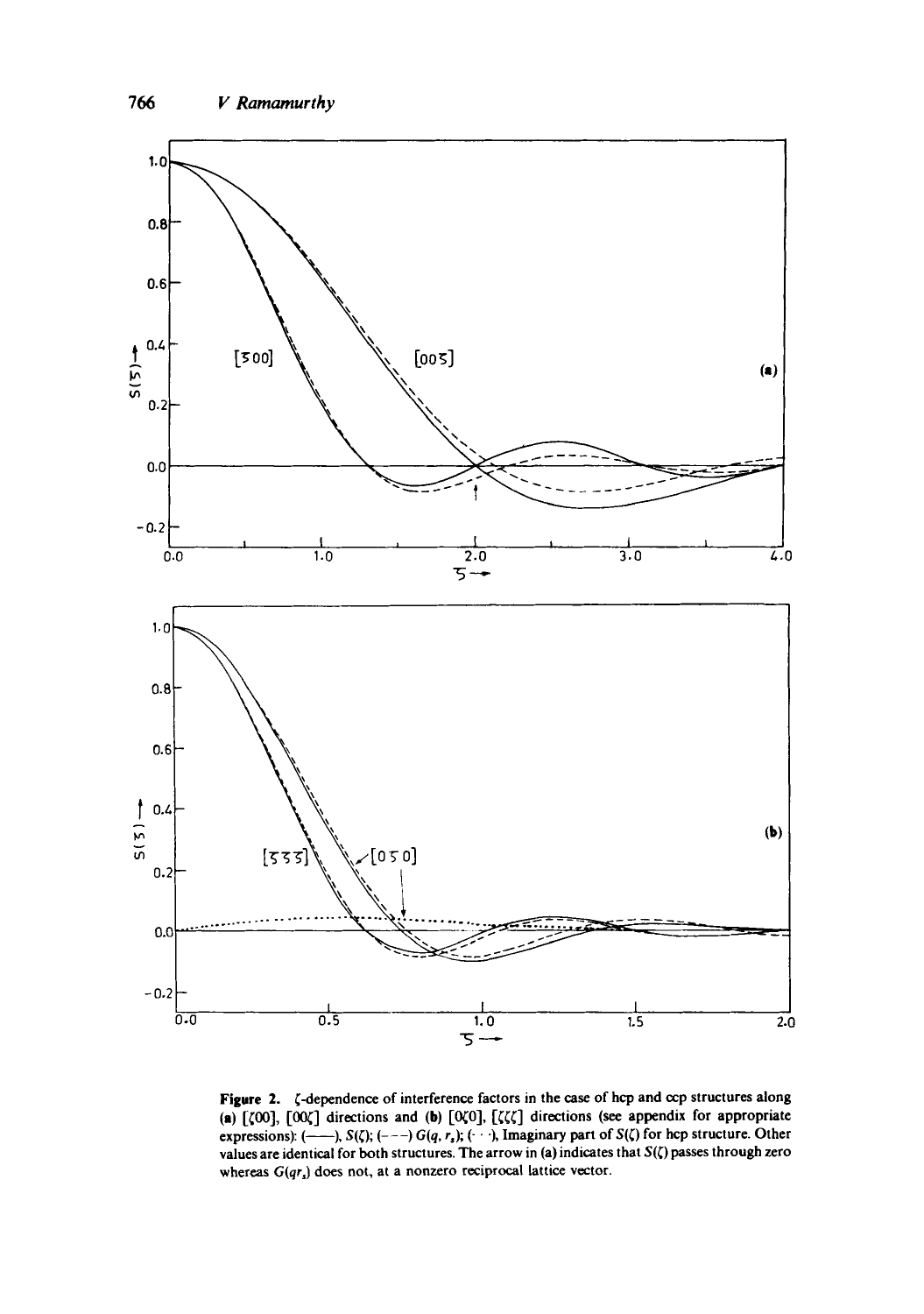the latter at all wavevectors and the differences between  $S(\zeta, t)$  and  $G(qr_s)$  of hcp structure manifest themselves even at small values of  $\zeta$  in all directions.

It was shown in I that the Wigner-Seitz approximation leads to an erroneous evaluation of the contributions from umklapp processes to the thermal and electrical properties of metals and is not consistent with the symmetry requirements of the lattice. Besides, the acoustical and optical modes of vibration of a diatomic lattice are associated, respectively with the 'in-phase' and 'out-of-phase' motion of the basis atoms. Different amplitudes of thermal motion of lattice and basis atoms make it all the more important to separate the latter contributions to the interference factor from the former contributions. Since there was no means of distinguishing these different contributions to *G(qr~),* several authors (Gupta and Dayal 1965; Sharan and Bajpai 1970; Bose *et a11973,* Upadhyaya and Verma 1973; Saxena and Rathore 1984) assumed wrongly that the contributions from electron-ion interactions to the optical modes are the same as those to the acoustical modes and neither of these branches conforms to the translational symmetry of the lattice. It should therefore be apparent from this discussion that the correct evaluation of the contributions from normal and umklapp processes to different modes of vibration in a hexagonal lattice requires the exact evaluation of the interference factor over the actual shape of its atomic polyhedron so that it is expressed as a sum of the contributions from rhombic planes (bisecting the basis vectors) and trapezoidal planes (bisecting the lattice vectors). Further, the  $co$ -ordinate axes transformation which transforms the triatomic  $\infty$ p structure, referred to the orthorhombic co-ordinate axes, to the monoatomic cop structure referred to cubic co-ordinate axes (see  $\S$ 3.3) has been exploited to identify the correct set of reciprocal lattice vectors as well as to ensure that the method of evaluation of the electron-ion interactions in a polyatomic structure, described elsewhere (Ramamurthy 1985) is free from any mathematical or numerical errors.

### **5. Conclusions**

The symmetry of the atomic polyhedra of hcp and ccp structures simplifies considerably the exact evaluation of the electron-ion matrix elements over their actual shape and facilitates the separation of the lattice atom contributions from the basis atom contributions to the interference factors,  $S(\mathbf{q}, t)$ . The imaginary part of  $S(\mathbf{q}, t)$  for hcp structure reduces to zero and hence the two close packed structures have the same expressions for  $S(q, t)$  in certain directions, but they differ from each other in other directions as well as at different values of  $t$ . Since the lattice and basis atom contributions are inseparable in *G(qrs),* Wigner-Seitz approximation is not valid for a diatomic lattice and exact expressions for  $S(q, t)$  are required for a proper evaluation of thermal and electrical properties of hcp metals and to satisfy the symmetry requirements of the lattice.

### **Acknowledgements**

The author is grateful to Dr S B Rajendraprasad and Mr A Thayumanavan for their assistance in computation and to Dr D Ranganathan for valuable discussions.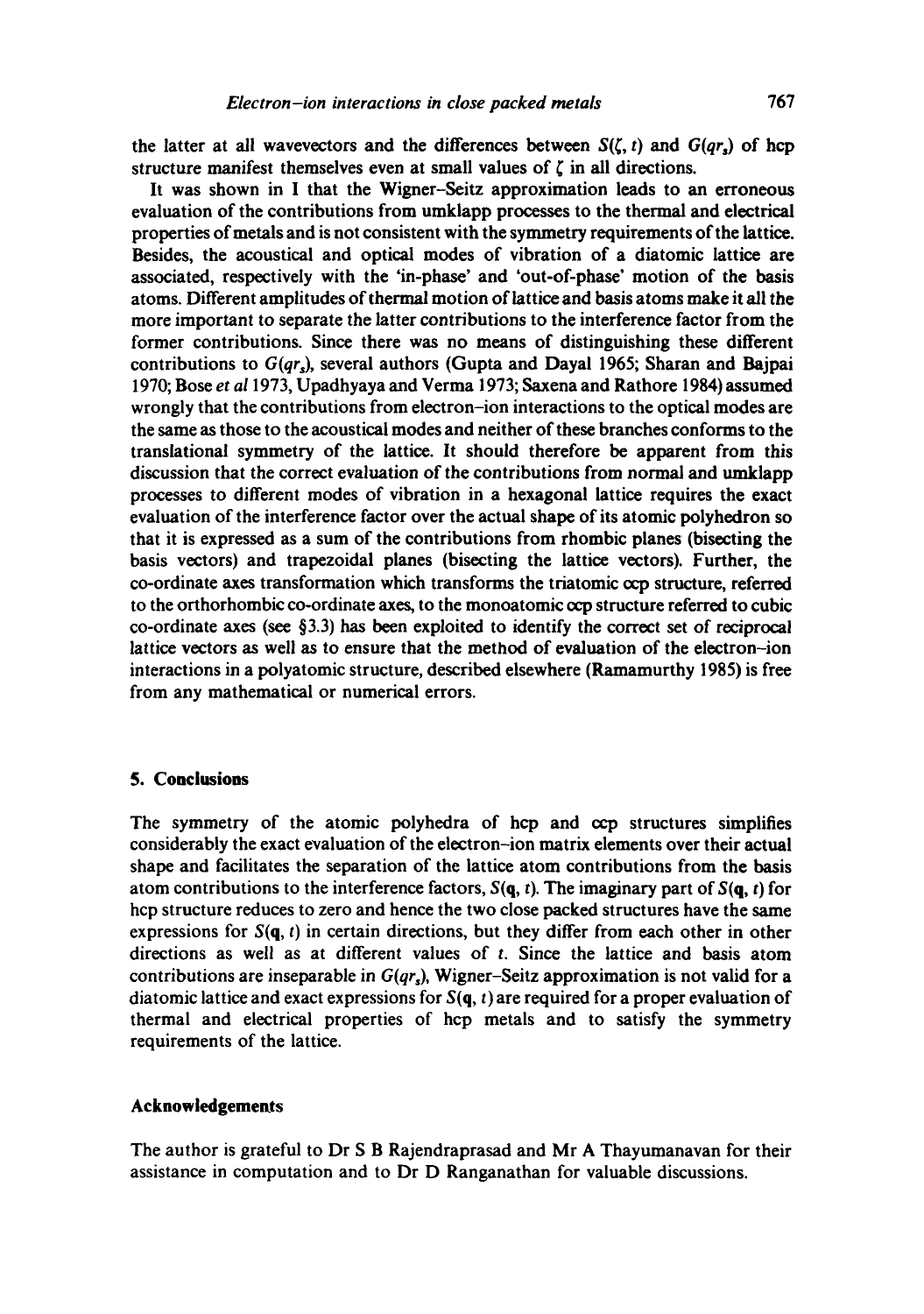# Appendix A. Expressions for  $S(q, t)$ : general direction

(a) *hcp structure* 

$$
S_2(\mathbf{q}, t) = \frac{2\dot{\alpha}}{(u+v+\alpha)} \Biggl( \Biggl[ \frac{\exp(i\beta\omega)}{i\omega} \Biggl\{ \frac{\sin u \sin(v' + \alpha\omega)}{(v' + \alpha\omega)} + \frac{(1+t_1)\sin\left(\frac{u+t_1v}{2}\right)\sin\left(\frac{u-v'+2\alpha\omega}{2}\right)}{(u-v'+2\alpha\omega)} + \frac{(1-t_1)\sin\left(\frac{u-t_1v}{2}\right)\sin\left(\frac{u+v'-2\alpha\omega}{2}\right)}{(u+v'-2\alpha\omega)} \Biggr\} + \text{ a term with } \omega \text{ and } -\omega \text{ interchanged} \Biggr\} + \Biggl[ 2(2+s)
$$
\n
$$
\Biggl\{ \frac{\exp[i(2v'+t\omega)/2] \sin\left(\frac{u+v'-2\alpha\omega}{2}\right) \sin\left(\frac{u-v'+2\alpha\omega}{2}\right)}{i[u^2-(v'-2\alpha\omega)^2]} \Biggr\} + 2(2-s) \Biggl\{ \text{ a term with } \omega \text{ and } -\omega \text{ interchanged} \Biggr\} + (t_1-1+s) \Biggl\{ \frac{\exp[i(u-v'+t\omega)/2] \sin\left(\frac{u+v'-2\alpha\omega}{2}\right)}{i(u+v'-2\alpha\omega)(v'+\alpha\omega)} \Biggr\} + (t_1-1+s) \Biggl\{ \text{ a term with } u \text{ and } -u \text{ interchanged} \Biggr\} + (t_1-1-s) \Biggl\{ \text{ a term with } \omega \text{ and } -u \text{ interchanged} \Biggr\} - (t_1+1+s) \Biggl\{ \text{ a term with } \omega \text{ and } -u \text{ interchanged} \Biggr) \Biggr\} \Biggr\}.
$$
\n
$$
S_3(\mathbf{q}, t) = \frac{\alpha}{(u^2+v^2+\omega^2)} \Biggl( \Biggl[ \frac{\exp(i\beta\omega)}{i\omega} \Biggl\{ u \Biggl( \frac{\cos(u-v'-\alpha\omega)-\cos(u+v'+\alpha\omega)}{(v'+\alpha\omega)} \Biggr) + (u+t_1v) \Biggl( \frac{\cos(2v'-\alpha\omega)-\cos(u-v'-\alpha\omega)}{(u+v'-2\alpha\omega)} \Biggr) \Biggr\} + \text{ a term with } \omega \text{ and } -\omega \text{ interchanged} \Biggr) + \Biggl[ \frac{
$$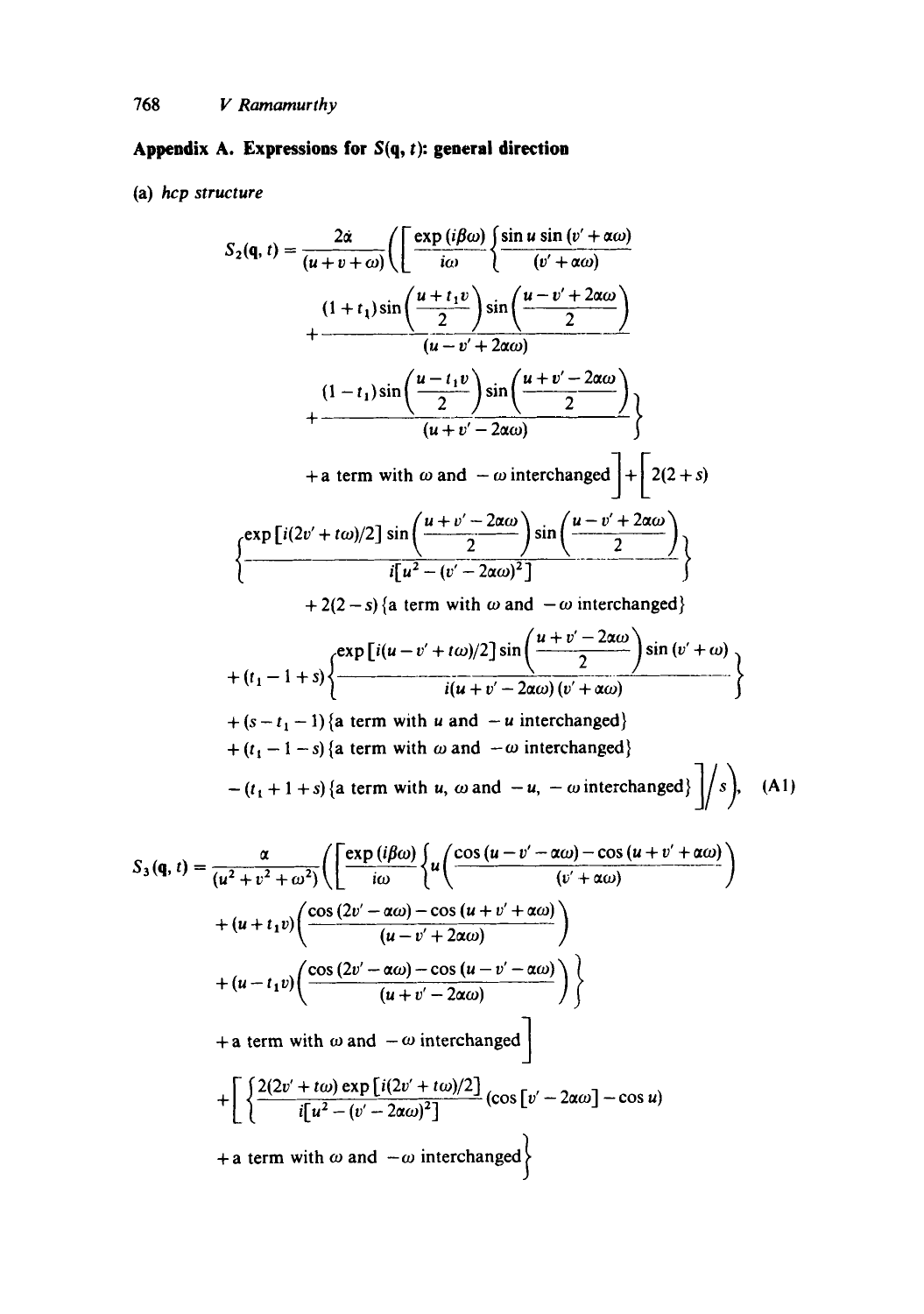*Electron-ion interactions in close packed metals* 769

$$
+\left\{\frac{(u-v'+t\omega)\exp[i(u-v'+t\omega)/2]}{i(u+v'-2\alpha\omega)(v'+\alpha\omega)}\left(\cos\left[\frac{u-v'-4\alpha\omega}{2}\right]-\cos\left[\frac{u+t_1v}{2}\right]\right)\right\}
$$

 $+$  a term with u and  $-u$  interchanged

+ a term with  $\omega$  and  $-\omega$  interchanged

$$
+ a term with u, \omega and -u, -\omega interchanged  $\left\{ \frac{1}{t} \right\}$  (A2)
$$

(b) *ccp structure* 

$$
S_2(\mathbf{q}, t) = \frac{4\alpha}{(u+v+\omega)} \left( \frac{\sin(\beta\omega)}{\omega} \left\{ \frac{\sin u \sin(v' + \alpha\omega)}{(v' + \alpha\omega)} + \frac{(1+t_1)\sin\left(\frac{u+t_1v}{2}\right)\sin\left(\frac{u-v'+2\alpha\omega}{2}\right)}{(u-v'+2\alpha\omega)} + \frac{(1-t_1)\sin\left(\frac{u-t_1v}{2}\right)\sin\left(\frac{u+v'-2\alpha\omega}{2}\right)}{(u+v'-2\alpha\omega)} \right\}
$$
  
+ 
$$
\frac{(1-t_1)\sin\left(\frac{u-t_1v}{2}\right)\sin\left(\frac{u+v'-2\alpha\omega}{2}\right)}{(u+v'-2\alpha\omega)(v'+\alpha\omega)} + \left[\frac{(t_1-1+s)\sin\left(\frac{u-v'+1\omega}{2}\right)\sin\left(\frac{u+v'-2\alpha\omega}{2}\right)\sin(v'+\alpha\omega)}{(u+v'-2\alpha\omega)(v'+\alpha\omega)} + (s-t_1-1) \text{ (a term with } u \text{ and } -u \text{ interchanged)} + (2+s) \text{ (a term with } (u) - (v') \text{ and } 2v' \text{ interchanged)} \right]/s \text{ (A3)}
$$
  

$$
S_3(\mathbf{q}, t) = \frac{\alpha}{(u^2+v^2+\omega^2)}
$$
  

$$
\left(u\left\{\frac{\sin(u+v'-\delta\omega)-\sin(u+v'+\alpha/2)+\sin(u-v'+\delta\omega)-\sin(u-v'-\alpha/2)}{\omega(v'+\alpha\omega)}\right\} + \left[\frac{(u+t_1v)\left\{\frac{\sin(2v'+\delta\omega)-\sin(2v'-\alpha/2)+\sin(2v'+2\alpha\omega)}{\omega(u-v'+2\alpha\omega)}\right\} + a \text{ term with } u \text{ and } -u \text{ interchanged}
$$
  
+ a term with } u \text{ and } -u \text{ interchanged}  
+ a term with  $u$  and  $-u \text{ interchanged}$   
+ a term with  $u$  and  $-u \text{ interchanged}$   
+ a term with  $(u) - (v')$  and  $2v'$  interchanged  $\left| f \right|$  (A4)

 $\ddotmark$ 

where 
$$
u = q_x a
$$
,  $v = q_y a$ ,  $\omega = q_z a$ ,  $v' = v/t_1$ ,  $\alpha = 1/3t$ ,  
 $\beta = (t/2 - \alpha)$  and  $\delta = (\beta - \alpha)$ .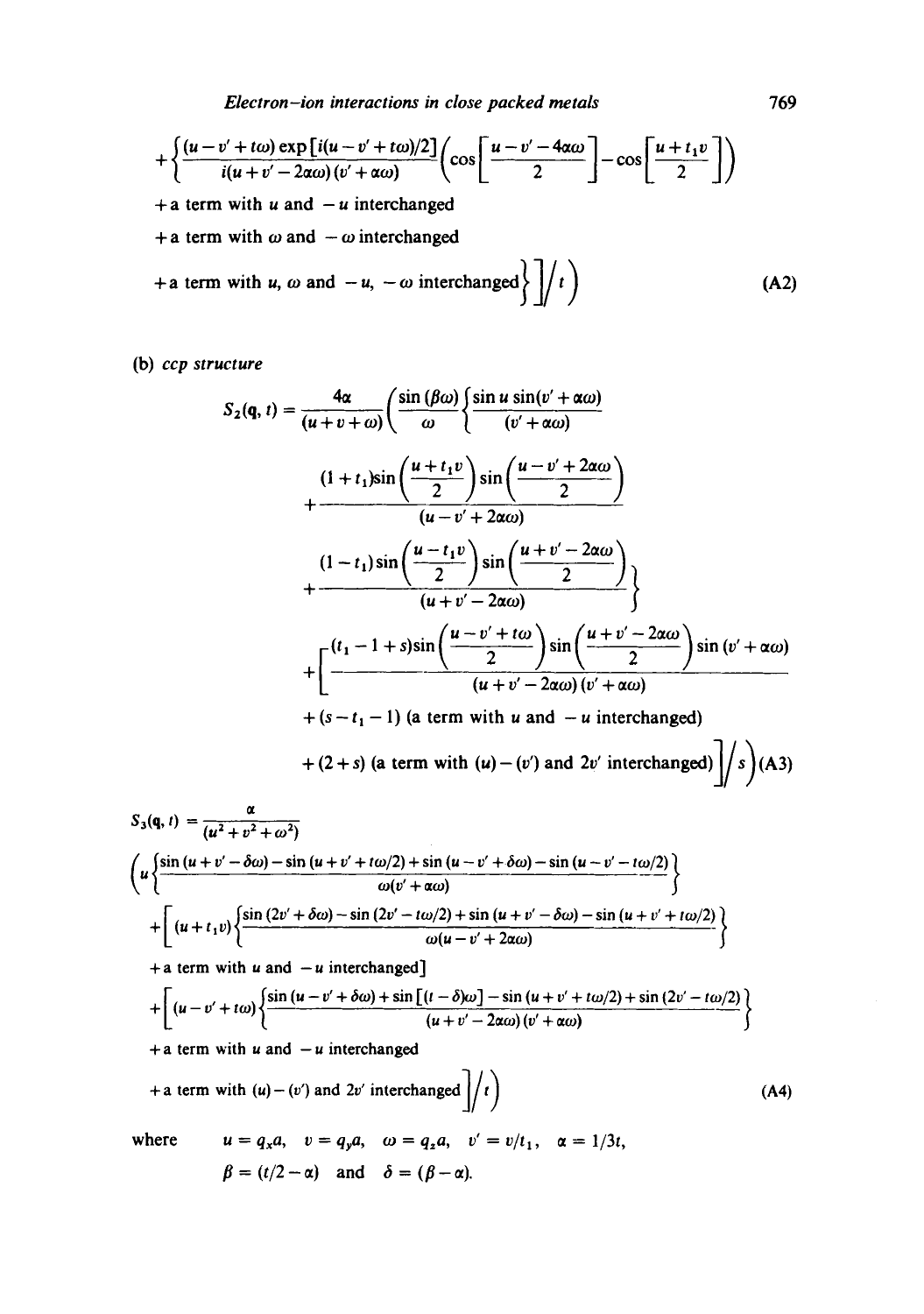## **Appendix B. Expressions for**  $S(q, t)$ **: symmetry directions**

(a) *hcp structure* 

[ ${00}$ ] direction  $S(\zeta, t) = \frac{\sin (\pi \zeta/2)}{(\pi \zeta/2)} \left[ \left( \frac{2}{3} - \frac{4}{9t^2} \right) \cos (\pi \zeta/2) + \left( \frac{1}{3} + \frac{4}{9t^2} \right) \frac{\sin (\pi \zeta/2)}{(\pi \zeta/2)} \right],$  $(B1)$ 

[OCO] direction

$$
S(\zeta, t) = \frac{\sin(\pi \zeta/2)}{(\pi \zeta/2)} \Biggl[ \left( 1 - \frac{2}{3t^2} \right) \frac{\sin(3\pi \zeta/2)}{(3\pi \zeta/2)} + \frac{2}{3t^2} \frac{\sin(\pi \zeta) \sin(\pi \zeta/2)}{(\pi \zeta) (\pi \zeta/2)} + i \frac{2}{9t^2} \frac{\sin^3(\pi \zeta/2)}{(\pi \zeta/2)^2} \Biggr],
$$
(B2)

[00 $\zeta$ ] direction

$$
S(\zeta, t) = 18t^4 \sin(\pi \zeta/2) \sin^2(\pi \zeta/3t^2) / (\pi \zeta)^3
$$
 (B3)

(b) *ccp structure* 

 $[\zeta 00]$  direction

$$
S(\zeta, t) = \frac{\sin(\pi \zeta/2)}{(\pi \zeta/2)} \left[ \left( \frac{2}{3} - \frac{4}{9t^2} \right) \cos(\pi \zeta/2) + \left( \frac{1}{3} + \frac{4}{9t^2} \right) \frac{\sin(\pi \zeta/2)}{(\pi \zeta/2)} \right],
$$
 (B4)

 $[0,0]$  direction

$$
S(\zeta, t) = \frac{\sin(\pi \zeta/2)}{(\pi \zeta/2)} \Biggl[ \biggl( 1 - \frac{2}{3t^2} \biggr) \frac{\sin(3\pi \zeta/2)}{(3\pi \zeta/2)} + \frac{2}{3t^2} \frac{\sin(\pi \zeta) \sin(\pi \zeta/2)}{(\pi \zeta) (\pi \zeta/2)} \Biggr], \quad (B5)
$$

 $[00\zeta]$  direction

$$
S(\zeta, t) = 18t^4 \sin(\pi \zeta/2) \sin^2(\pi \zeta/3t^2) / (\pi \zeta)^3,
$$
 (B6)

where the reduced wavevector,  $\zeta = q_x a/\pi$ ,  $q_y a/\pi \sqrt{3}$  and  $q_z c/\pi$  along x, y and z directions, respectively.

## **Appendix C. Expression for** *G(qr.)*

$$
G(qr_s) = 3\left[\sin{(qr_s)} - (qr_s)\cos{(qr_s)}\right]/(qr_s)^3,
$$
 (C1)

where

$$
qr_s = \left(\frac{t}{2\pi}\right)^{1/3} \left[3(u^2 + v^2 + \omega^2)\right]^{1/2}.
$$

## **References**

Ashokkumar 1973 *Noncemral interactions in metals,* Ph.D. Thesis, Indian Institute of Technology, Delhi, p. 49